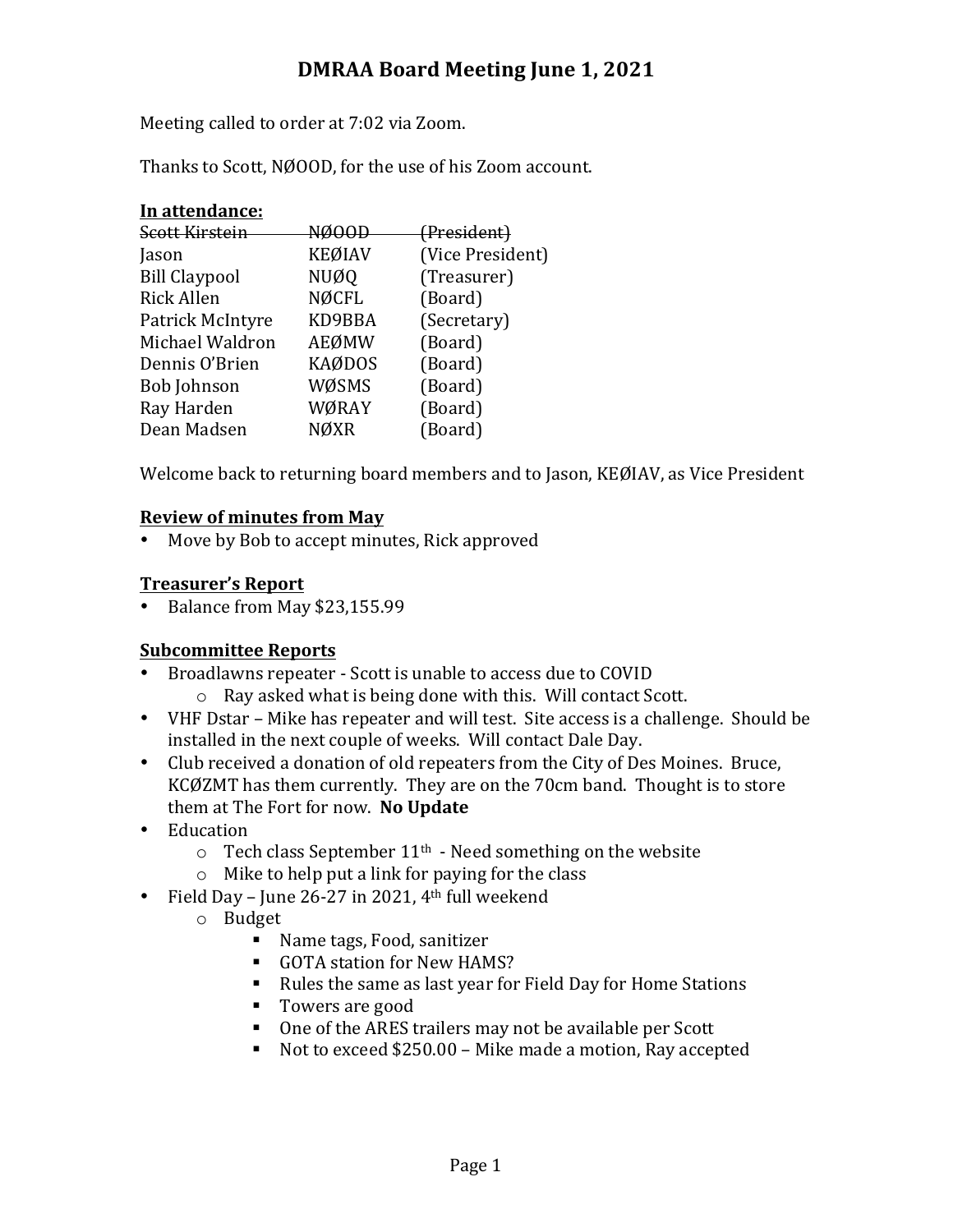### **Ares Update – No change**

#### **Programming**

Future meetings

- Still not meeting at the church. They are not allowing groups in.
- Potential meeting at the Fort for June meeting.
	- $\circ$  Bob to confirm if anything is going on. No issue with meeting at Fort
- May meeting Went well
- June Field Day Primer by Dean
- Museums on the Air Event June 19th
	- $\circ$  Setup June 12<sup>th</sup>. Bring tower trailer and setup for the following the weekend.
	- $\circ$  Registered international museum weekend
- Other Ideas:
	- $\circ$  Field Day Recap, Museum Recap Dean to give info to someone else to do presentation if he can't present
	- $\circ$  Personal projects that people are working on?
	- $\circ$  Members give Virtual HAM Shack Tour Need at least a month or more for members that wish to share to prepare.

### **Fort Des Moines**

- Looking for a limited number of volunteers to participate on a steering committee for the club station. It will consist of licensed amateurs with participation from the board and general club membership
	- o No response from website post
	- $\circ$  Contact current participants Bob
	- $\circ$  Accumulating equipment. May need to sell extra equipment

#### **Hamfest Committee**

• No activity

## **Existing business**

- Membership List **No update** 
	- o Move existing spreadsheet to Google Docs as read only.
	- $\circ$  Talk to Bruce to see if he has the list/spreadsheet. Scott, NØOOD, to talk with Bruce and will forward to Mike, AEØMW, who will put it in Google Docs.
- DMRAA Hosting account Need password
- Static Sheet/Website Publish Static Sheet directly to the website. Pat, KD9BBA, Could setup common mailbox for people that want to email in articles. Ray, WØRAY, suggested that this task could be opened up to the membership to see if there is interest. **No Changes**

#### **New business**

• Someone who is familiar with the nets review and make connections if needed